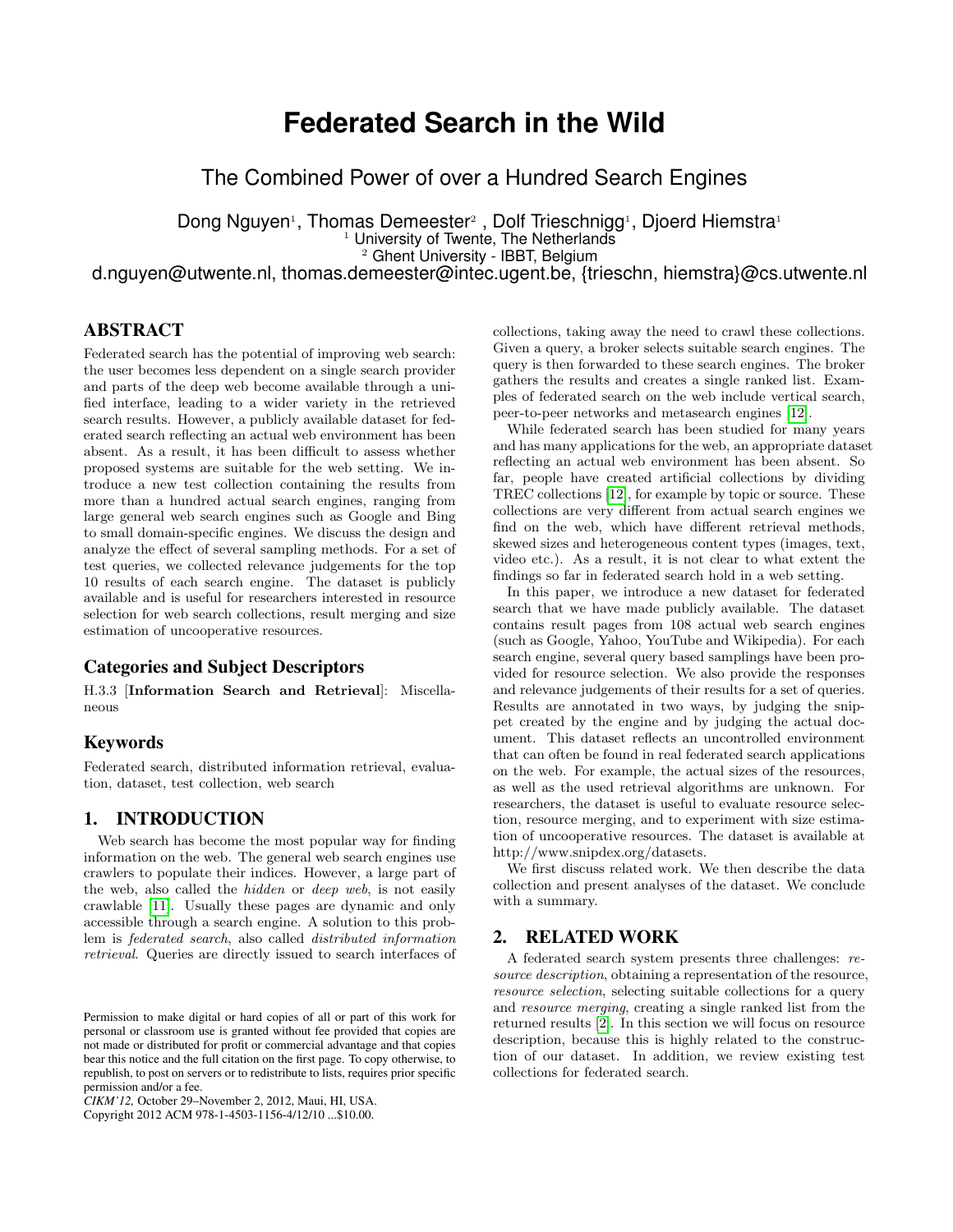### Resource description

The broker maintains a representation for each collection to facilitate the selection of suitable collections. In cooperative environments, in which each collection is willing to provide broker meta-information about its contents, these representations could contain the complete term statistics. In uncooperative environments, where collections do not provide meta-information about its contents or when this information cannot be trusted, the term statistics are typically approximated by sampling documents from the collection. Query-based sampling [\[3\]](#page-4-3) involves selecting queries, sending them to the collection, and downloading the top  $n$  documents for each query. These queries are usually single words sampled from the current representation. Another approach involves selecting queries from an external resource. This approach can give more representative samples, however it is less efficient since some queries might not return any results. It has been suggested that 300-500 documents are sufficient for sampling a collection [\[3\]](#page-4-3). Recently, snippets were used instead of documents, eliminating the need to download documents [\[16\]](#page-4-4).

### Test collections

The performance of resource selection methods was found to vary between test collections (e.g. [\[20\]](#page-4-5), [\[14\]](#page-4-6), [\[10\]](#page-4-7)). Test collections for federated search have been constructed by reusing existing TREC datasets. For example, TREC disks 1 to 3 were divided into 100 collections based on source and publication date, and TREC4 was clustered using k-means into 100 collections. Recent datasets containing web pages were constructed by reusing the GOV2 and WT2G datasets and partitioning the pages by hosts. To simulate a more realistic environment, the datasets were modified. For example, to reflect collections with skewed sizes or relevant document distributions collections where collapsed together. To reflect collections with overlapping documents, sliding windows and grouping by queries were used [\[13\]](#page-4-8). Zhou et al. [\[19\]](#page-4-9) created a test collection for aggregated search using the ClueWeb09, ImageCLEF and TRECVID collections. Thomas and Hawking [\[15\]](#page-4-10) created a heterogeneous dataset for meta search, however the number of collections was small and each collection (regardless of size) had an equal amount of relevant documents.

Lack of a dataset reflecting a realistic web environment might have caused that only little research has been done on federated search for the web. In addition, the research done so far used data missing some important properties, making it unclear whether these results hold in a more realistic web environment. An exception is the work done by Arguello et al. [\[1\]](#page-4-11). However, their data was from a commercial search engine and not publicly available. In addition, they were interested in vertical search and therefore assumed a cooperative environment. Monroe et al. [\[8\]](#page-4-12) examined query based sampling for web collections, by creating collections using pages in DMOZ. They found query based sampling to be effective for web collections. Craswell et al. [\[5\]](#page-4-13) experimented with resource selection for the web. To simulate a web environment where search engines have different retrieval algorithms, resources used different retrieval methods, such as BM25 and Boolean ranking. Hawking and Thomas [\[6\]](#page-4-14) evaluated resource selection methods in the GOV domain and proposed a hybrid approach combining distributed and central IR techniques. Although the work just discussed

used actual web pages, the collections were relatively small compared to collections found on the web. For example, the largest collections were around 10 or 20 thousand documents [\[8,](#page-4-12) [6\]](#page-4-14), or a couple of thousands [\[5\]](#page-4-13). Ipeirotis and Gravano [\[7\]](#page-4-15) presented a new method for resource description and selection. One of their evaluations used 50 actual web search engines, however these were only shortly described and to our knowledge this dataset is not publicly available.

## 3. DATASET CREATION

In this section, we discuss collection of the dataset. We will motivate the new dataset, and describe how the resource sampling and annotation were performed.

## 3.1 Motivation

As outlined in the related work, most existing federated search collections were created using TREC collections. However, these do not sufficiently reflect real search engines on the web. We believe a dataset for federated web search should have the following properties:

- Heterogeneous content. To reflect the heterogeneity of content on the web, the dataset should contain different media types (text, images, videos). In addition, the text should be written in different styles, such as news, blogs, Q&A and general web pages.
- Skewed sizes and relevance distributions. Again reflecting the real web, the dataset should contain very small (e.g. very focused) as well as very large collections (e.g. general web search engines). There should also be a large variation in the average number of relevant documents available in collections.
- Different retrieval algorithms. Each search engine on the web has its own (usually hidden) retrieval algorithm. Preferably, we should not try to simulate web search retrieval algorithms, but instead use the existing ones.
- Overlapping documents. Once more, this reflects the nature of federated search on the web: a few large search engines have strongly overlapping indices, whereas a large number of smaller engines have little overlap.

## 3.2 Data Collection

### *3.2.1 Resources*

To accommodate the requirements we selected 108 real search engines on the web for our dataset. A diverse selection was made, with varying sizes (from very large ones such as Google to small ones such as the website of a company), media types (web pages, images, videos) and domains (from general web search to specific domains like job search). The selection was made from search engines that are acces-sible through the OpenSearch<sup>[1](#page-1-0)</sup> interface. To also include the major search engines that were not accessible through OpenSearch, an additional tool was used to scrape results [\[17\]](#page-4-16). A manual categorization of the resources is provided in Table [1.](#page-2-0)

<span id="page-1-0"></span><sup>1</sup>http://www.opensearch.org/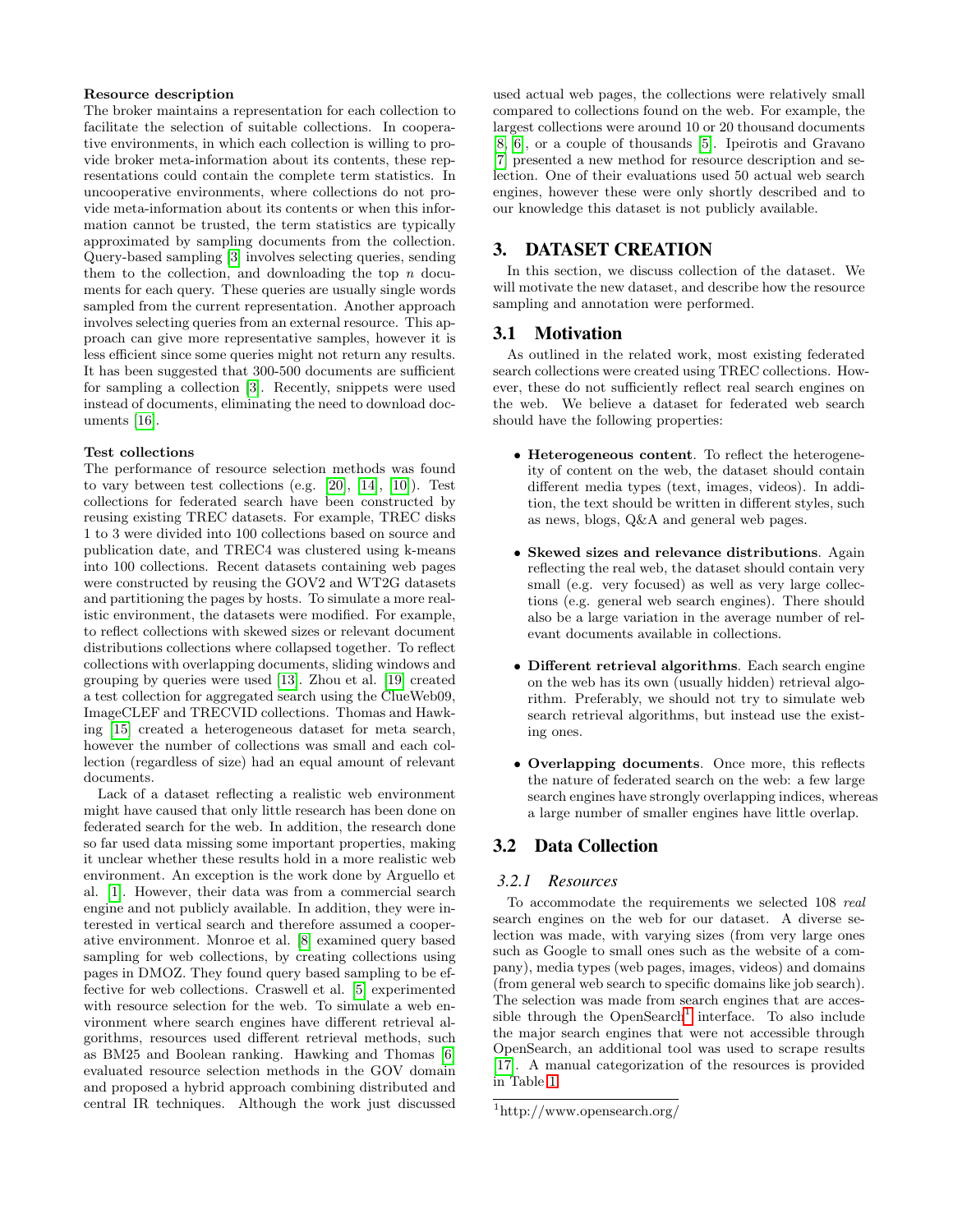| Category                | Count | Examples                              |
|-------------------------|-------|---------------------------------------|
| General web search      | 10    | Google, Yahoo, AOL, Bing, Baidu       |
| Multimedia.             | 21    | Hulu, YouTube, Photobucket            |
| Q & A                   | 2     | Yahoo Answers, Answers.com            |
| <b>Jobs</b>             |       | LinkedIn Jobs, Simply Hired           |
| Academic                | 16    | Nature, CiteSeerX, SpringerLink       |
| <b>News</b>             | 8     | Google News, ESPN                     |
| Shopping                | 6     | Amazon, eBay, Discovery Channel Store |
| Encyclopedia/Dict       | 6     | Wikipedia, Encyclopedia Britannica    |
| Books & Libraries       | 3     | Google Books, Columbus Library        |
| Social & Social Sharing |       | Facebook, MySpace, Tumblr, Twitter    |
| <b>Blogs</b>            | 5     | Google Blogs, WordPress               |
| Other                   | 17    | OER Commons, MSDN, Starbucks          |

<span id="page-2-0"></span>Table 1: Categorization resources

Table 2: Example sample queries

<span id="page-2-1"></span>

| Top         | Zipf        |
|-------------|-------------|
| travel      | county      |
| myspace     | vineacity   |
| videos      | good        |
| netflix     | dureegauche |
| walmart.com | the         |

## *3.2.2 Sampling*

We used query based sampling [\[3\]](#page-4-3) to obtain resource descriptions. The query-based samples and search results were collected between December 21, 2011 and January 21, 2012. We experimented with three methods to select queries for sampling: Random, Top, and Zipf. Random selects single terms randomly from the documents sampled so far. Top uses the most popular queries from a web search engine's query log [\[9\]](#page-4-17). Zipf uses single term queries taken evenly from the binned term distribution in ClueWeb09, where terms were binned on a log-scale of their document frequency  $(df)$ to ensure that there are queries from the complete frequency distribution. For each query, the top 10 results from each engine were retrieved. Sampling was done by collecting the snippets of 197 queries and downloading the actual documents of the first 40 queries. Example queries for Top and Zipf, which use the same queries for each resource, are presented in Table [2.](#page-2-1) Random uses different queries per resource.

### *3.2.3 Topics and search results*

As test queries, we used 50 topics (Topics 51-100) from the 2010 TREC Web Track Ad Hoc task [\[4\]](#page-4-18). Every query was sent to each resource and the top 10 results were collected. An ID, URL, title, date, snippet and corresponding HTML page were stored. The results were stored in a standard format:

```
<snippet id="DT01-0115-1037-06">
<origin pid="2e692a94a01e8c5dd3ec9cbb581798c6"/>
<location cached="0115/random/1037-06.html">
  http://en.wiktionary.org/wiki/Asian_elephant
</location>
<title>Asian elephant</title>
<found>2012-01-04 10:29:12</found>
<summary>
  # An elephant, Elephas maximus, found in Asia.
</summary>
```
# </snippet>

### *3.2.4 Relevance judgements*

The evaluation set was created using 10 judges, including IR researchers and outsiders, with the goal of obtaining relevance assessments both for the snippets and, independently, for the pages of the returned results. Many of the topics in the 2010 TREC Web Track are highly ambiguous. They come with a general information need (description) and several subtopics. All judgements were based only on the general information need (description) of a query. For example, for the ambiguous query raffles, the accompanied description is Find the homepage of Raffles Hotel in Singapore.

### Snippet judgements

From potentially 54,000 results to be judged (if each search engine would have returned 10 results for all queries), there were in practice only just over 35,000 results. First, all snippets were judged. The snippets for one query were all judged by the same person. Most queries were judged by a single judge, but a few were judged by several, such that in total about 53,000 judgements were recorded. Per query, all gathered snippets were shown one by one in a random order, displaying their title, summary, preview (if present), and the page URL.

Given the snippet and information need for a query, the judges annotated the snippet with: Junk, Non, and Unlikely, Maybe, Sure, or Answered. The last category, where the particular information need had been answered by the snippet itself, appeared not applicable for the considered topics.

### Page judgements

The process of judging pages turned out to be significantly slower than snippets, and therefore the page annotation task was organized as follows. We assume that snippets labeled Junk or Non do not represent relevant pages. Although we might miss some relevant documents due to this assumption, an actual user would not have clicked on the snippet anyway. Therefore, only pages for which the snippet was rated Unlikely, Maybe, or higher by at least one of the judges, were judged. That reduced the amount of required page judgements to only 28% of the total number of snippets.

Six levels of relevance were used, denoted in increasing order of relevance as Junk, Non, Rel, HRel, Key, and Nav, corresponding with the relevance levels from the Web TREC 2010 ad-hoc task [\[4\]](#page-4-18). The judgements were based on a snapshot from the page, taken simultaneously with the snip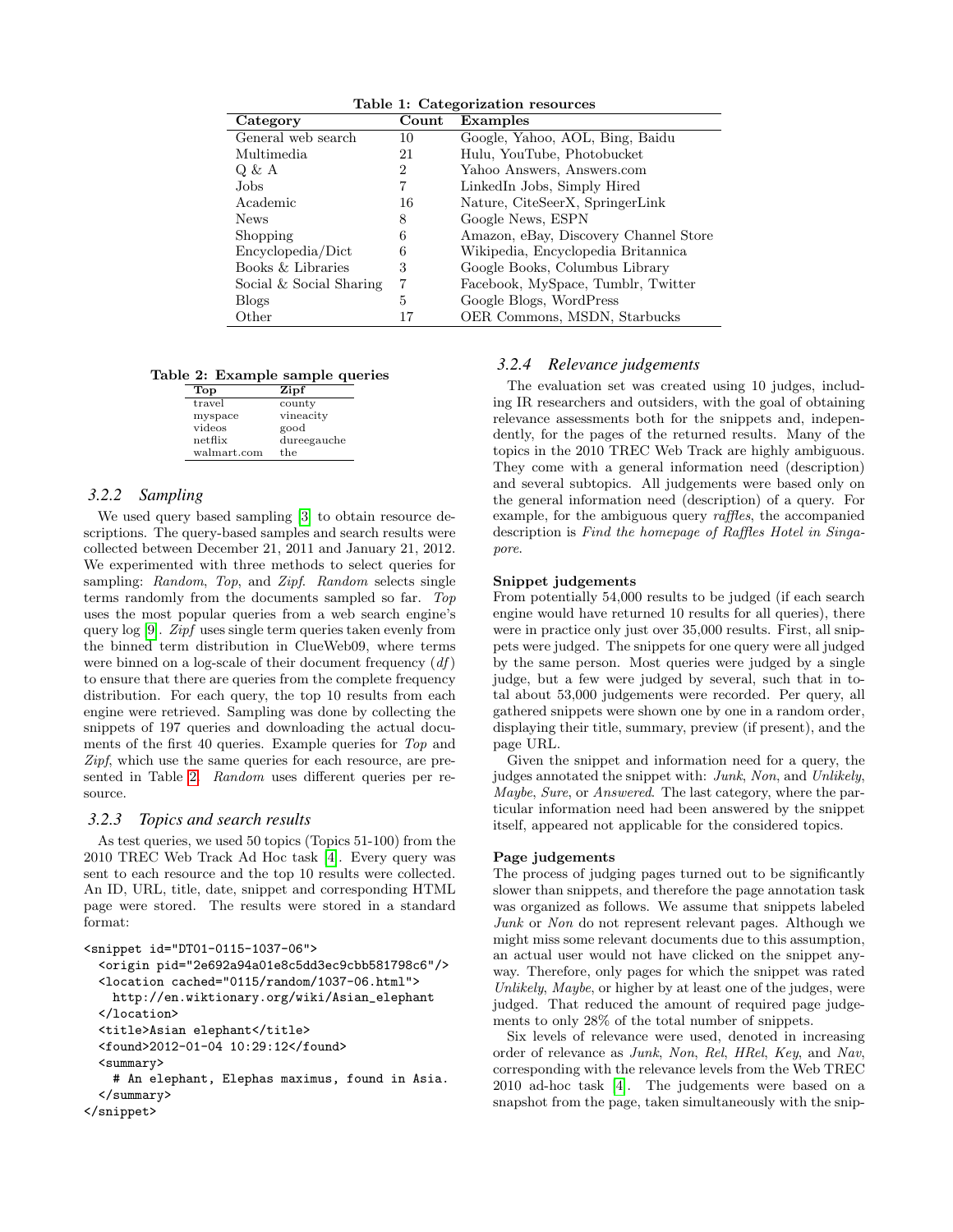pets. Additionally, the HTML data from the page had been crawled and was available to the judges. For each query, all pages for which a judgement was required, were shown and judged in a random order and by the same judge. The other pages were rated *Non*, by default<sup>[2](#page-3-0)</sup>.

Often, the same website appeared in the top 10 results from different search engines. Hence, in order to determine the reference judgement for each result, the URLs were first normalized to a standard form (e.g., omitting search engine specific additions, like *Sponsored*, or the query terms) and all judgements for the same normalized URL were considered together. The number of unique URLs amounts to 90.5% of the number of snippets. Moreover, for 11 out of 50 topics, we had all pages (and snippets) judged by at least two people. The different judgements corresponding to a specific URL were processed as follows. Each judgement received a score s, with value 0 (*Junk* or *Non*), 1 (*Rel*), 2 (*HRel*), 3 (*Key*), or 4 (Nav). The average  $\bar{s}$  of these scores was determined. In this paper, we only use binary page relevance levels for evaluation. A page is considered relevant if the page is on average rated Rel or higher, otherwise non-relevant. An alternative, more demanding, criterion for relevance would be on average HRel or higher.

An extensive discussion of the reliability of test collections is found in [\[18\]](#page-4-19), in which it is shown that the overall evaluation of retrieval systems is not very sensitive with respect to different annotators. The overlap between two different sets of relevance assessments, defined as the size of the intersection of the relevant document sets divided by the union of the relevant document sets for both judges, was found to lay between 0.42 and 0.49 for the TREC-4 collection used in [\[18\]](#page-4-19).

For the current test collection, using the annotations by two different judges for 11 of the test topics, the average overlap is 0.43, quite similar to [\[18\]](#page-4-19), confirming that this collection is equally apt for comparing retrieval systems. Note that, as in [\[18\]](#page-4-19), the overlap varies significantly among the queries. This is due to the following reasons. First, we have instructed the judges to interpret the information need in a more general (multimedia) way, leading to different opinions on relevance for the results to some topics (e.g., when judging pictures). In addition, the background and interests of the judges have probably influenced their judgement. The worst case (overlap  $= 0.18$ ) is topic 97, south africa, a highly ambiguous query, whereas the best annotator agreement (overlap  $= 0.69$ ) was found for topic 74, kiwi (general information need: 'find information on kiwi fruit'), being simple, hence less prone to subjective judgement.

#### *3.2.5 Summary*

As a summary, the dataset contains the following:

- 108 search engines, a diverse set varying in size and content type.
- Samplings for each resource using query based sampling. Queries were selected using three different

methods ( $Random$ , Top and Zipf). For each method, snippets and documents were collected.

- Top 10 results of each resource for the 50 Web TREC 2010 queries.
- Relevance assessments on a six point scale for the top 10 results of each resource per TREC query.

Note that future systems will not be disadvantaged when being evaluated on this dataset, because we provide relevance judgements for all resources without pooling based on runs. We obtained search results over many billions of documents, undoubtedly much bigger than ClueWeb09. But, we do not need all actual documents to test federated search.

# 4. DATASET CHARACTERISTICS

We now discuss the characteristics of the dataset. All analyses are based on the relevance judgements using pages, assuming the relevance criterion Rel or higher.

### 4.1 Properties

We first discuss the dataset in the context of the desired properties outlined in the previous section.

Heterogeneity As shown in Table 1 the collections span a wide range of topics as well as content types. For example, there are 21 collections that focus on multimedia (e.g. video, sound, images, files in general), and the text genres range from news to blogs to Q & A.

Different retrieval algorithms We do not need to simulate retrieval algorithms, but use the existing ones on the web. Most of them are (probably) specifically tailored to the specific collection they are searching.

Relevance distribution For each resource, we calculate the proportion of queries the resource has at least one relevant result for. A histogram is presented in Figure [1.](#page-4-20) The distribution is highly skewed, with many resources not containing any relevant document for most of the queries. The 10 top resources according to the proportion of queries the resources have at least one relevant result for, are exactly the 10 general web search engines as defined before. We observe the same trend in Figure [1b](#page-4-20), which shows the average number of relevant documents per query. No resource has on average more than 6.1 (out of the first 10) relevant documents per query, suggesting that a good resource selection algorithm would be useful.

Document overlap Since we are dealing with actual search engines, we can only estimate the amount of overlap between them. We find that 34 collections had URL domains not shared with other collections in our samplings. These were collections that returned results from within their domain, such as CERN documents, CiteULike, Viddler and Wikispecies. Search engines with relatively high overlap are the ones in the category General web search (see Table 1).

Skewed sizes Although the actual collection sizes are unknown, it is clear that the collection sizes vary widely, with very larges ones such as Google, Bing and Mamma.com, and very small ones that are dedicated to a very specific topic.

<span id="page-3-0"></span> $2$ From those snippets that had been judged Non by one judge, but higher by at least one other judge, only 3% of the pages were judged HRel. The pages from those snippets are however expected to be more often relevant than the ones from snippets judged Non by each assessor. Therefore, it is expected that on average, less than 3% of the pages that were not judged, would correspond to a highly relevant page, which confirms that our assumption is acceptable.